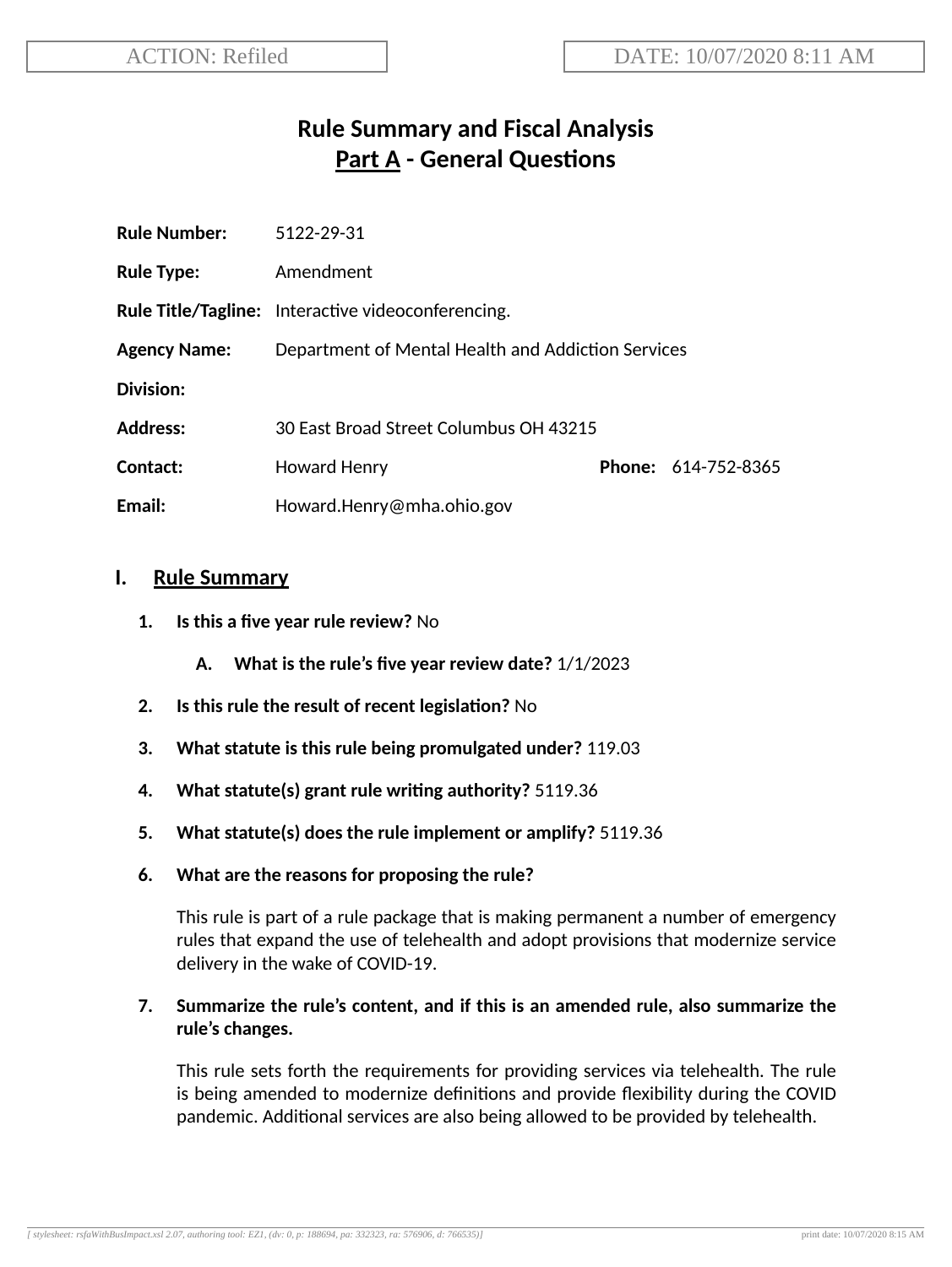- **8. Does the rule incorporate material by reference?** No
- **9. If the rule incorporates material by reference and the agency claims the material is exempt pursuant to R.C. 121.75, please explain the basisfor the exempon and how an individual can find the referenced material.**

*Not Applicable*

**10. If revising or re-filing the rule, please indicate the changes made in the revised or refiled version of the rule.**

Edited (I) to remove written documentation requirements.

09/30/2020 Paragraph (I) had the wrong information regarding client documentation.

#### **II. Fiscal Analysis**

#### **11. Please esmate the increase / decrease in the agency's revenues or expenditures in the current biennium due to this rule.**

This will have no impact on revenues or expenditures.

0.0

Not applicable.

#### 12. What are the estimated costs of compliance for all persons and/or organizations **directly affected by the rule?**

No cost of compliance, the changes expand the number of services that may be provided via telehealth and the manner in which it may be provided.

- **13. Does the rule increase local government costs? (If yes, you must complete an RSFA Part B).** No
- **14. Doesthe rule regulate environmental protecon? (If yes, you must complete an RSFA Part C).** No
- **15. If the rule imposes a regulaon fee, explain how the fee directly relates to your agency's cost in regulang the individual or business.**

Not applicable.